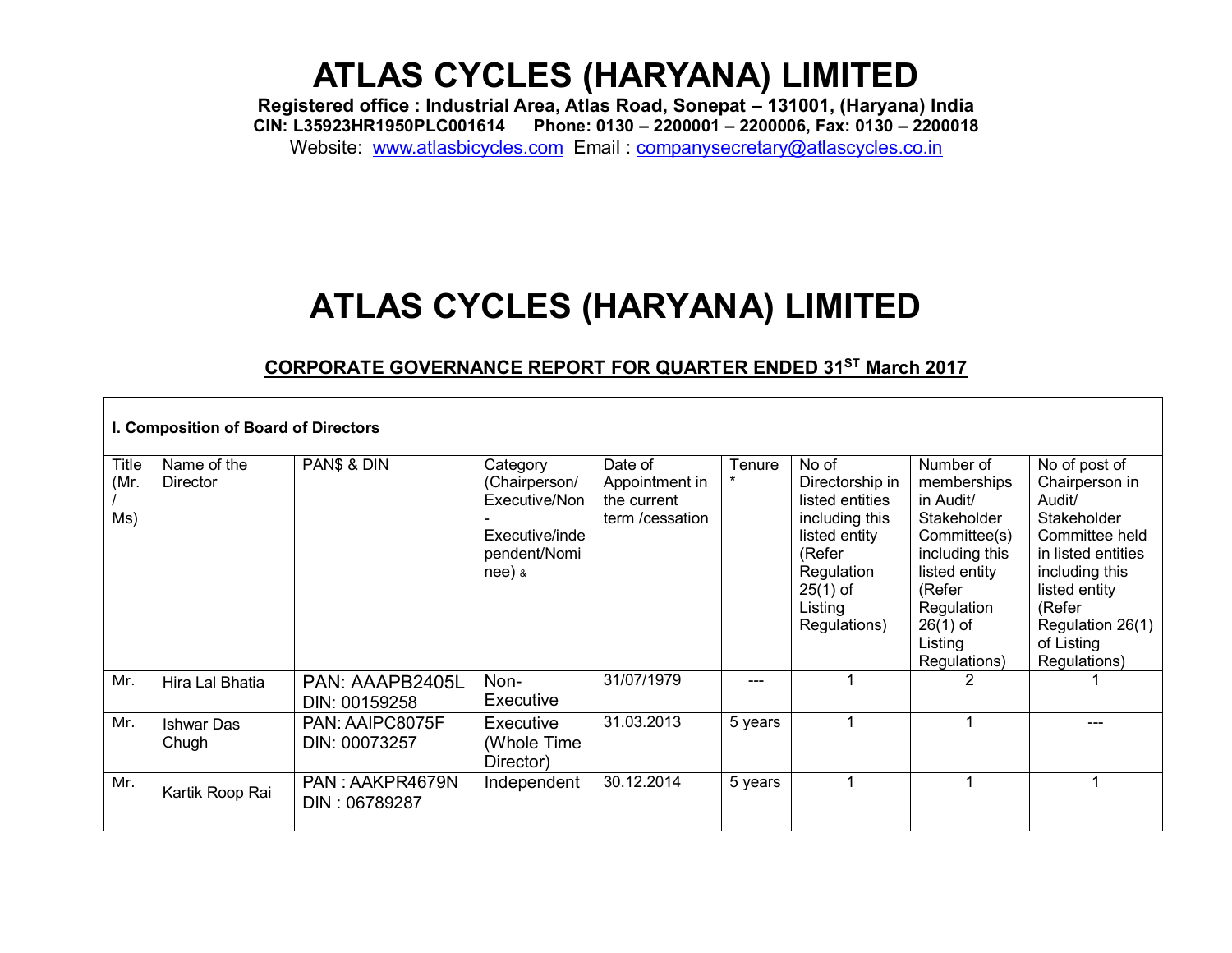**Registered office : Industrial Area, Atlas Road, Sonepat – 131001, (Haryana) India CIN: L35923HR1950PLC001614 Phone: 0130 – 2200001 – 2200006, Fax: 0130 – 2200018**

Website: [www.atlasbicycles.com](http://www.atlasbicycles.com/) Email : [companysecretary@atlascycles.co.in](mailto:companysecretary@atlascycles.co.in)

| Mr. | Sanjiv Kavaljit<br>Singh | PAN: AMQPS9270C<br>DIN: 00015689 | Independent      | 30.12.2014 | 5 years |     | $\frac{1}{2}$ |
|-----|--------------------------|----------------------------------|------------------|------------|---------|-----|---------------|
| Ms. | ##Veena Buber            | PAN: AANPB7684C<br>DIN: 07163537 | Non<br>Executive | 25.03.2016 |         | --- | $---$         |

\$PAN number of any director would not be displayed on the website of Stock Exchange

&Category of directors means executive/non-executive/independent/Nominee. if a director fits into more than one category write all categories separating them with hyphen

\* to be filled only for Independent Director. Tenure would mean total period from which Independent director is serving on Board of directors of the listed entity in continuity without any cooling off period.

## Ms. Veena Buber has ceased to be the Director of the Company with effect from 01.04.2017 as she tendered her resignation via Letter dated 01.04.2017 from the post of Non Executive Woman Director of the Company and the Board of Directors has taken note of her resignation in their meeting held on 04.04.2017 and accepted the same with effect from 01.04.2017.

#### **II. Composition of Committees**

| Name of Committee                       | Name of Committee         | Category (Chairperson/Executive/Non- |
|-----------------------------------------|---------------------------|--------------------------------------|
|                                         | members                   | Executive/independent/Nominee) \$    |
| 1. Audit Committee                      | Mr Kartik Roop Rai        | Independent / Chairperson            |
|                                         | Mr. Sanjiv Kavaljit Singh | Independent                          |
|                                         | Mr. Hira Lal Bhatia       | Non-Executive                        |
| 2. Nomination & Remuneration Committee  | Mr. Sanjiv Kavaljit Singh | Independent / Chairperson            |
|                                         | Mr Kartik Roop Rai        | Independent                          |
|                                         | Mr. Hira Lal Bhatia       | Non-Executive                        |
| 3. Risk Management Committee            | Mr. Hira Lal Bhatia       | Non-Executive / Chairperson          |
|                                         | Mr. Ishwar Das Chugh      | Executive / Whole Time Director      |
| 4. Stakeholders Relationship Committee' | Mr. Hira Lal Bhatia       | Non-Executive / Chairperson          |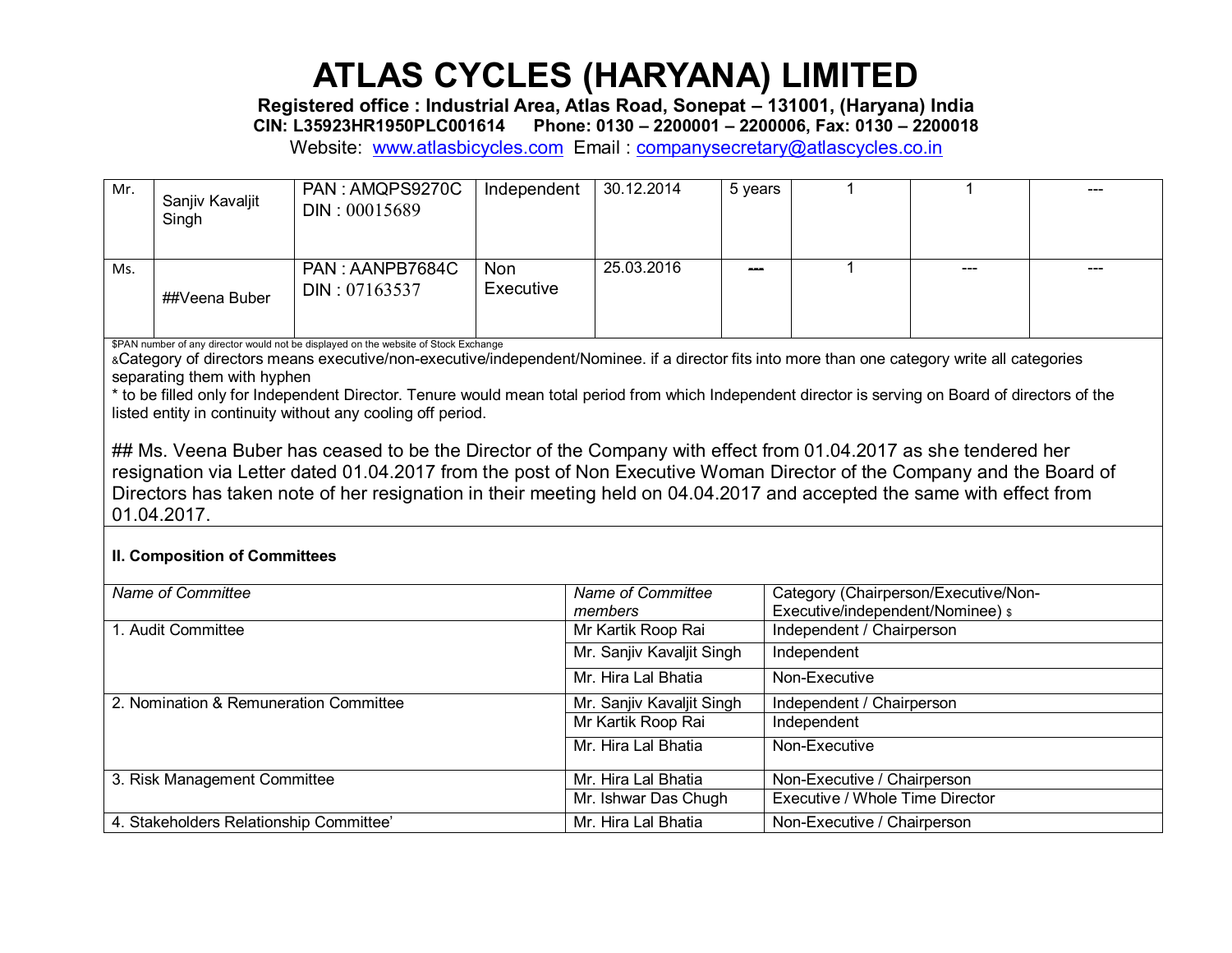**Registered office : Industrial Area, Atlas Road, Sonepat – 131001, (Haryana) India**

**CIN: L35923HR1950PLC001614 Phone: 0130 – 2200001 – 2200006, Fax: 0130 – 2200018**

Website: [www.atlasbicycles.com](http://www.atlasbicycles.com/) Email : [companysecretary@atlascycles.co.in](mailto:companysecretary@atlascycles.co.in)

Mr. Ishwar Das Chugh | Executive / Whole Time Director &Category of directors means executive/non-executive/independent/Nominee. if a director fits into more than one category write all categories separating them with hyphen **III. Meeting of Board of Directors** 

| Date(s) of Meeting (if any) in the previous | Date(s) of Meeting (if any) in the relevant | Maximum gap between any two consecutive (in |
|---------------------------------------------|---------------------------------------------|---------------------------------------------|
| quarter                                     | auarter                                     | number of days)                             |
| 27.10.2016, 14.11.2016 and 28.12.2016       | 02.02.2017 and 10.03.2017                   | 34 days                                     |

#### **IV. Meeting of Committees**

| Date(s) of meeting of the<br>committee in the relevant quarter                                                                      | <b>Whether requirement of Quorum</b><br>met (details)                                           | Date(s) of meeting of the<br>committee in the previous<br>auarter | Maximum gap between any two<br>consecutive meetings in number of days* |  |  |  |
|-------------------------------------------------------------------------------------------------------------------------------------|-------------------------------------------------------------------------------------------------|-------------------------------------------------------------------|------------------------------------------------------------------------|--|--|--|
| *02.02.2017                                                                                                                         | Yes (Mr. Kartik Roop Rai, Mr.<br>Hira Lal Bhatia and Mr. Sanjiv<br>Kavaljit Singh were present) | 27.10.2016 and 14.11.2016                                         | 79 days                                                                |  |  |  |
| *Details is only for Audit Committee Meeting as required                                                                            |                                                                                                 |                                                                   |                                                                        |  |  |  |
| This information has to be mandatorily be given for audit committee, for rest of the committees giving this information is optional |                                                                                                 |                                                                   |                                                                        |  |  |  |

#### **V. Related Party Transactions**

| <b>Subject</b>                                         | <b>Compliance status (Yes/No/NA)</b> refer note below |
|--------------------------------------------------------|-------------------------------------------------------|
| Whether prior approval of audit committee obtained     | Yes                                                   |
| Whether shareholder approval obtained for material RPT | <b>NA</b>                                             |
| Whether details of RPT entered into pursuant to        | Yes                                                   |
| omnibus approval have been reviewed by Audit           |                                                       |
| Committee                                              |                                                       |
|                                                        |                                                       |

*Note* 

1 In the column "Compliance Status", compliance or non-compliance may be indicated by Yes/No/N.A.. For example, if the Board has been composed in accordance with the requirements of Listing Regulations, "Yes" may be indicated. Similarly, in case the Listed Entity has no related party transactions, the words "N.A." may be indicated.

2 If status is "No" details of non-compliance may be given here.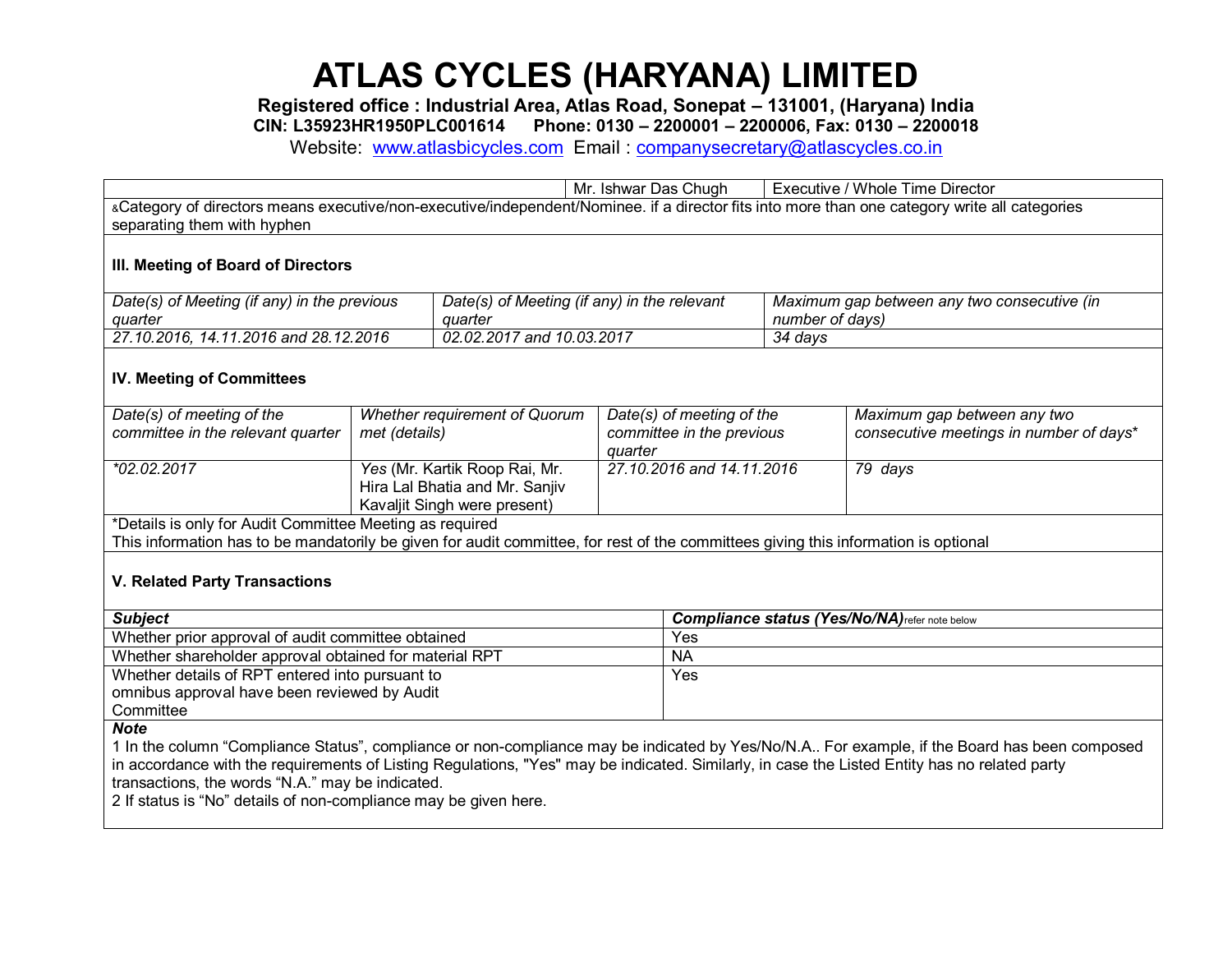**Registered office : Industrial Area, Atlas Road, Sonepat – 131001, (Haryana) India**

**CIN: L35923HR1950PLC001614 Phone: 0130 – 2200001 – 2200006, Fax: 0130 – 2200018**

Website: [www.atlasbicycles.com](http://www.atlasbicycles.com/) Email : [companysecretary@atlascycles.co.in](mailto:companysecretary@atlascycles.co.in)

#### **VI. Affirmations**

1. The composition of Board of Directors is in terms of SEBI (Listing obligations and disclosure requirements) Regulations, 2015.

- 2. The composition of the following committees is in terms of SEBI(Listing obligations and disclosure requirements) Regulations, 2015
- a. Audit Committee
- b. Nomination & remuneration committee
- c. Stakeholders relationship committee
- d. Risk management committee (applicable to the top 100 listed entities)

3. The committee members have been made aware of their powers, role and responsibilities as specified in SEBI (Listing obligations and disclosure requirements) Regulations, 2015.

4. The meetings of the board of directors and the above committees have been conducted in the manner as specified in SEBI (Listing obligations and disclosure requirements) Regulations, 2015.

5. This report and/or the report submitted in the previous quarter has been placed before Board of Directors. Any comments/observations/advice of Board of Directors may be mentioned here: None

#### **Note:**

Information at Table I and II above need to be necessarily given in  $1_{st}$  quarter of each financial year. However if there is no change of information in subsequent quarter(s) of that financial year, this information may not be given by Listed entity and instead a statement "same as previous quarter" may be given.

CLES (HARYANA) LIMITED For ATL **JASPREET** SINGH **COMPANY SECRETARY** 

**Ph.: 8607364040**

**Whats App.: 9999051027**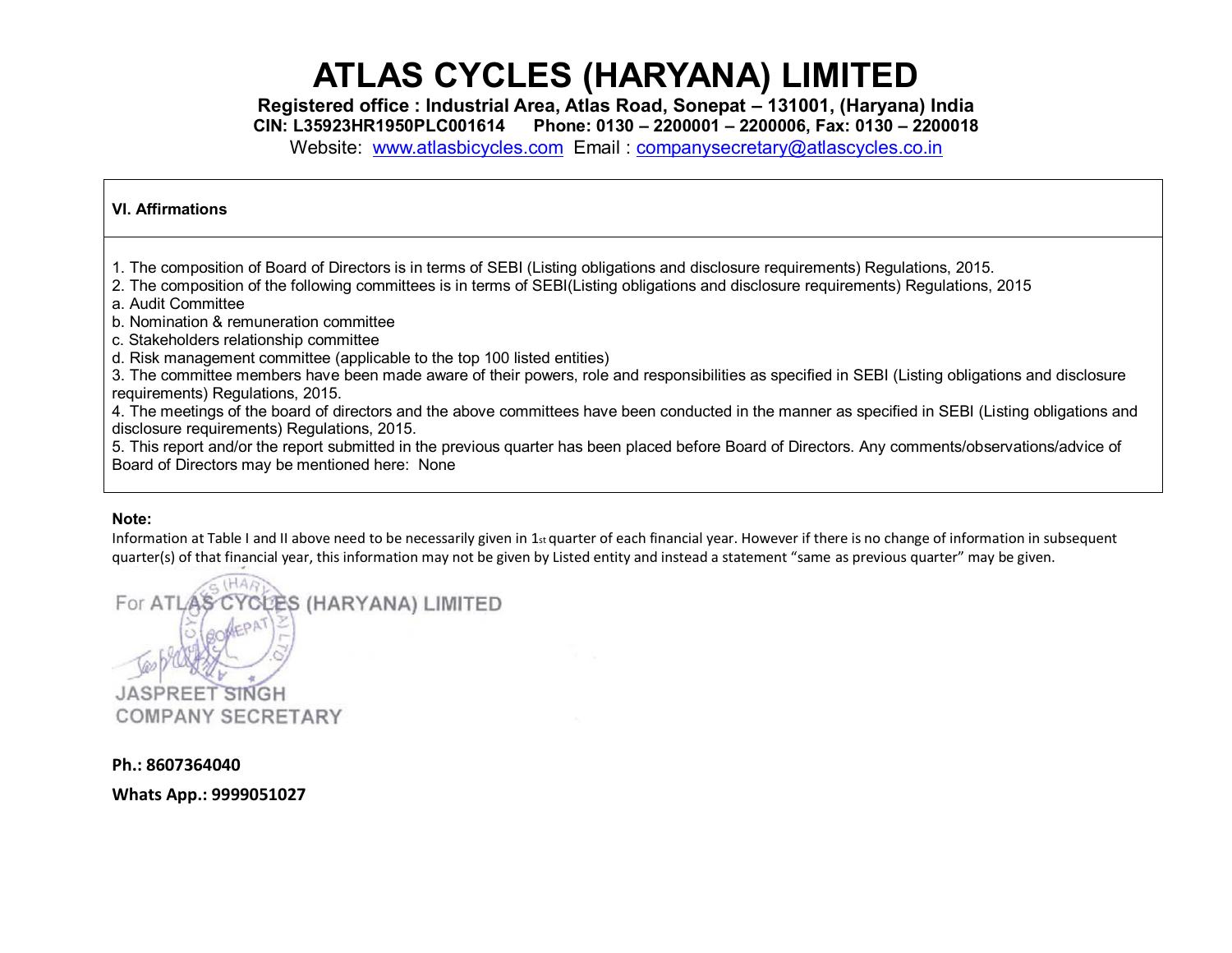**Registered office : Industrial Area, Atlas Road, Sonepat – 131001, (Haryana) India CIN: L35923HR1950PLC001614 Phone: 0130 – 2200001 – 2200006, Fax: 0130 – 2200018**

Website: [www.atlasbicycles.com](http://www.atlasbicycles.com/) Email : [companysecretary@atlascycles.co.in](mailto:companysecretary@atlascycles.co.in)

#### **ANNEXURE II**

#### **Format to be submitted by listed entity at the end of the financial year (for the whole of financial year)**

| I. Disclosure on website in terms of Listing Regulations                     |                          |                                                |                                                |  |  |
|------------------------------------------------------------------------------|--------------------------|------------------------------------------------|------------------------------------------------|--|--|
| <b>Item</b>                                                                  |                          | Compliance status (Yes/No/NA) refer note below |                                                |  |  |
| Details of business                                                          |                          |                                                |                                                |  |  |
|                                                                              |                          | <b>YES</b>                                     |                                                |  |  |
| Terms and conditions of appointment of independent directors                 |                          |                                                | <b>YES</b>                                     |  |  |
| Composition of various committees of board of directors                      |                          |                                                | <b>YES</b>                                     |  |  |
| Code of conduct of board of directors and senior management personnel        |                          | <b>YES</b>                                     |                                                |  |  |
| Details of establishment of vigil mechanism/ Whistle Blower policy           |                          |                                                | <b>YES</b>                                     |  |  |
| Criteria of making payments to non-executive directors                       |                          |                                                | <b>YES</b>                                     |  |  |
| Policy on dealing with related party transactions                            |                          |                                                | <b>YES</b>                                     |  |  |
| Policy for determining 'material' subsidiaries                               |                          |                                                | <b>YES</b>                                     |  |  |
| Details of familiarization programmes imparted to independent directors      |                          |                                                | <b>YES</b>                                     |  |  |
| Contact information of the designated officials of the listed entity who are |                          |                                                | <b>YES</b>                                     |  |  |
| responsible for assisting and handling investor grievances                   |                          |                                                |                                                |  |  |
| email address for grievance redressal and other relevant details             |                          |                                                | <b>YES</b>                                     |  |  |
| <b>Financial results</b>                                                     |                          | <b>YES</b>                                     |                                                |  |  |
| Shareholding pattern                                                         |                          |                                                | <b>YES</b>                                     |  |  |
| Details of agreements entered into with the media companies and/or their     |                          |                                                | <b>NA</b>                                      |  |  |
| associates                                                                   |                          |                                                |                                                |  |  |
| New name and the old name of the listed entity                               |                          |                                                | <b>YES</b>                                     |  |  |
| <b>Il Annual Affirmations</b>                                                |                          |                                                |                                                |  |  |
| <b>Particulars</b>                                                           | <b>Regulation Number</b> |                                                | Compliance status (Yes/No/NA) refer note below |  |  |
| Independent director(s) have been                                            | $16(1)(b)$ & $25(6)$     |                                                | <b>YES</b>                                     |  |  |
| appointed in terms of specified criteria of                                  |                          |                                                |                                                |  |  |
| 'independence' and/or 'eligibility'                                          |                          |                                                |                                                |  |  |
| <b>Board composition</b>                                                     | 17(1)                    | <b>YES</b>                                     |                                                |  |  |
| Meeting of Board of directors                                                | 17(2)                    | <b>YES</b>                                     |                                                |  |  |
| <b>Review of Compliance Reports</b>                                          | 17(3)                    | <b>YES</b>                                     |                                                |  |  |
| Plans for orderly succession for                                             | 17(4)                    | <b>YES</b>                                     |                                                |  |  |
| appointments                                                                 |                          |                                                |                                                |  |  |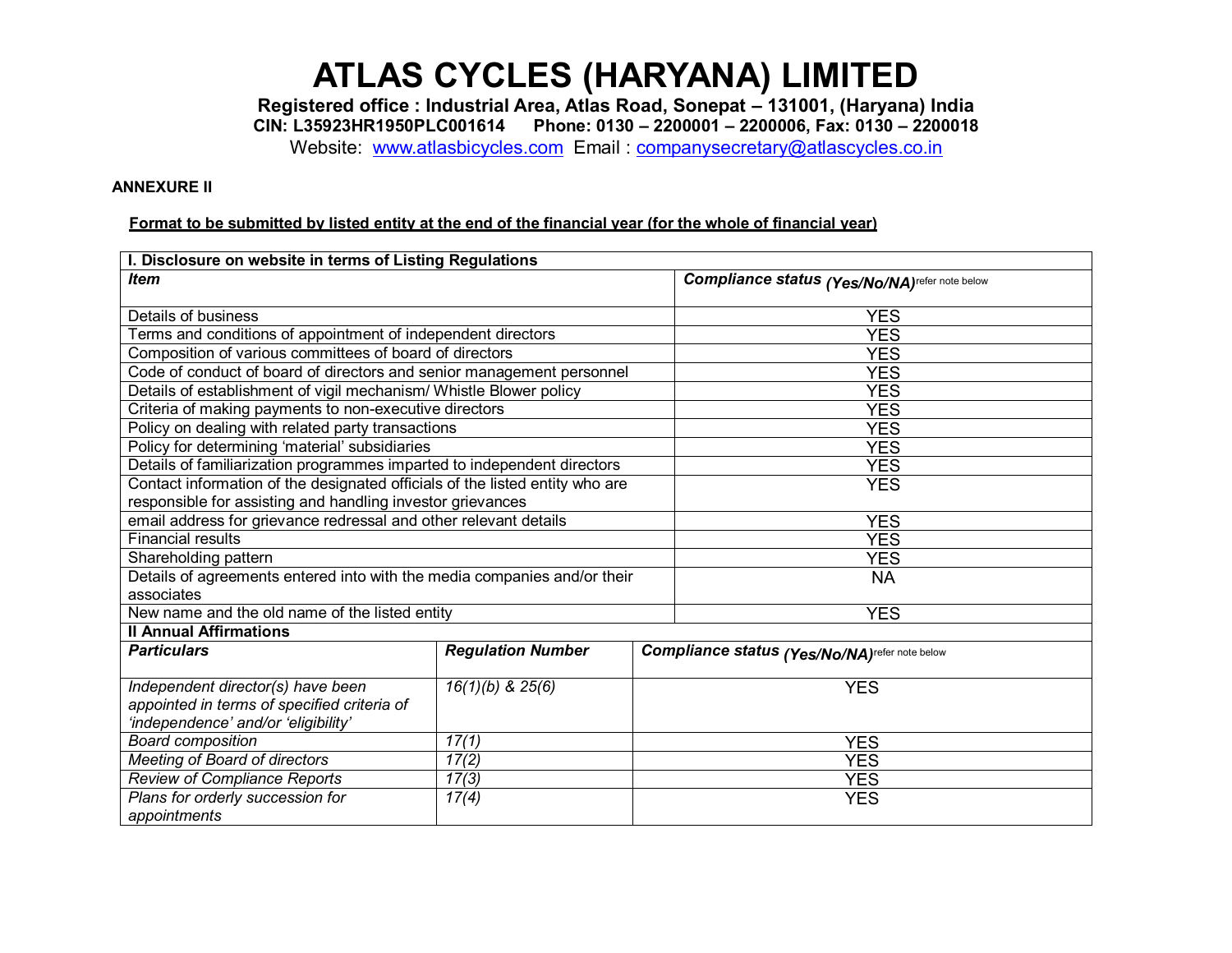**Registered office : Industrial Area, Atlas Road, Sonepat – 131001, (Haryana) India CIN: L35923HR1950PLC001614 Phone: 0130 – 2200001 – 2200006, Fax: 0130 – 2200018**

Website: [www.atlasbicycles.com](http://www.atlasbicycles.com/) Email : [companysecretary@atlascycles.co.in](mailto:companysecretary@atlascycles.co.in)

| Code of Conduct                                                                        | 17(5)                                    | <b>YES</b> |
|----------------------------------------------------------------------------------------|------------------------------------------|------------|
| Fees/compensation                                                                      | 17(6)                                    | <b>YES</b> |
| Minimum Information                                                                    | 17(7)                                    | <b>YES</b> |
| <b>Compliance Certificate</b>                                                          | 17(8)                                    | <b>YES</b> |
| <b>Risk Assessment &amp; Management</b>                                                | 17(9)                                    | <b>YES</b> |
| Performance Evaluation of Independent                                                  | 17(10)                                   | <b>YES</b> |
| <b>Directors</b>                                                                       |                                          |            |
| <b>Composition of Audit Committee</b>                                                  | 18(1)                                    | <b>YES</b> |
| <b>Meeting of Audit Committee</b>                                                      | 18(2)                                    | <b>YES</b> |
| Composition of nomination & remuneration<br>committee                                  | $19(1)$ & (2)                            | <b>YES</b> |
| <b>Composition of Stakeholder Relationship</b><br>Committee                            | $20(1)$ & (2)                            | <b>YES</b> |
| Composition and role of risk management<br>committee                                   | 21(1), (2), (3), (4)                     | <b>YES</b> |
| Vigil Mechanism                                                                        | 22                                       | <b>YES</b> |
| Policy for related party Transaction                                                   | $23(1), (5), (6), (7)$ & $(8)$           | <b>YES</b> |
| Prior or Omnibus approval of Audit<br>Committee for all related party transactions     | 23(2), (3)                               | <b>YES</b> |
| Approval for material related party<br>transactions                                    | 23(4)                                    | <b>NA</b>  |
| Composition of Board of Directors of<br>unlisted material Subsidiary                   | 24(1)                                    | <b>YES</b> |
| Other Corporate Governance requirements<br>with respect to subsidiary of listed entity | $\overline{24(2)}$ , (3), (4), (5) & (6) | <b>YES</b> |
| Maximum Directorship & Tenure                                                          | $25(1)$ & (2)                            | <b>YES</b> |
| Meeting of independent directors                                                       | $25(3)$ & $(4)$                          | <b>YES</b> |
| Familiarization of independent directors                                               | 25(7)                                    | <b>YES</b> |
| <b>Memberships in Committees</b>                                                       | 26(1)                                    | <b>YES</b> |
| Affirmation with compliance to code of<br>conduct from members of Board of             | 26(3)                                    | <b>YES</b> |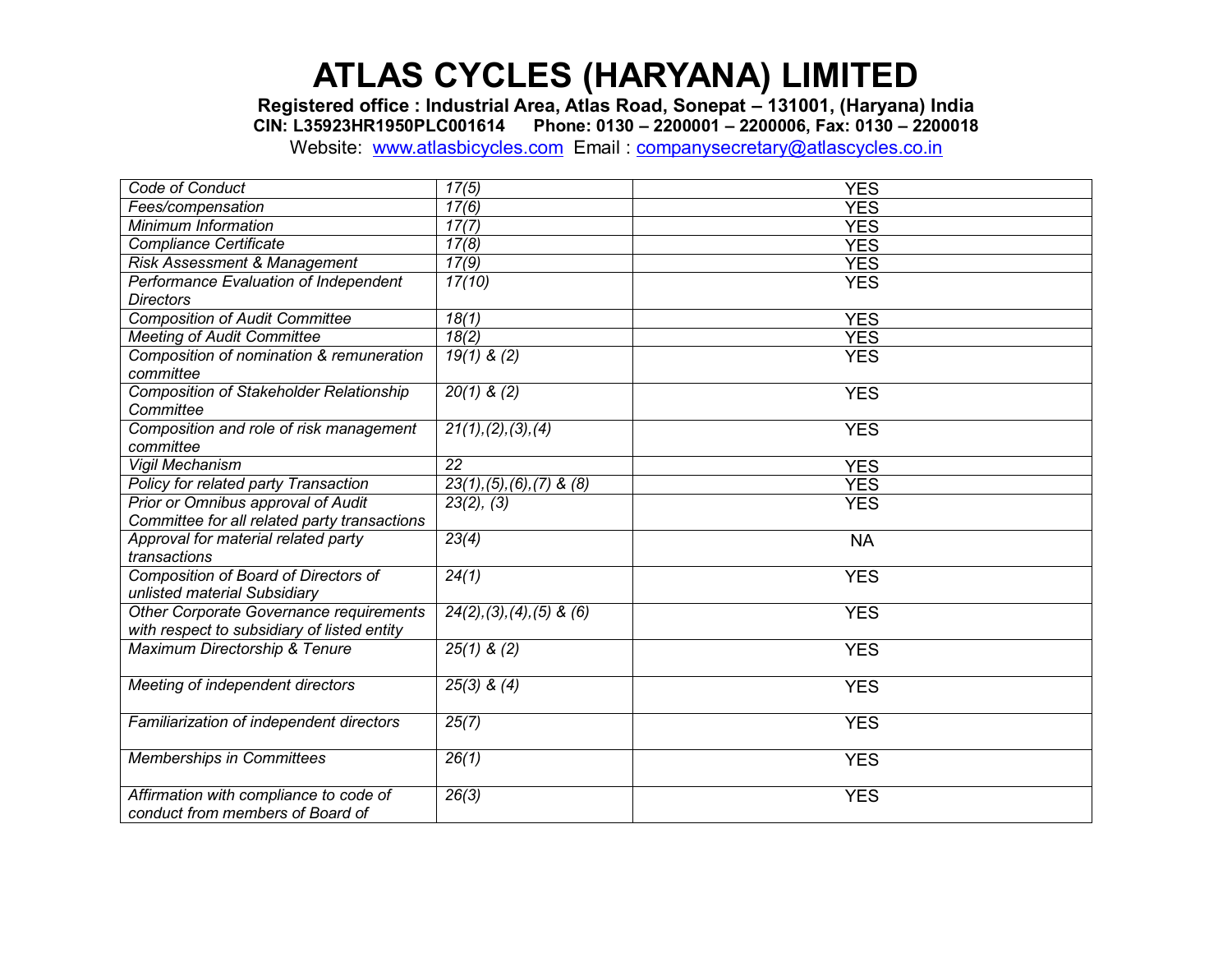**Registered office : Industrial Area, Atlas Road, Sonepat – 131001, (Haryana) India**

**CIN: L35923HR1950PLC001614 Phone: 0130 – 2200001 – 2200006, Fax: 0130 – 2200018**

Website: [www.atlasbicycles.com](http://www.atlasbicycles.com/) Email : [companysecretary@atlascycles.co.in](mailto:companysecretary@atlascycles.co.in)

| Disclosure of Shareholding by Non-<br><b>Executive Directors</b>                                                                                                                                                                                                                                                                                                                                                                                                                                                                                    | 26(4)             | <b>YES</b>                                                                                                                               |  |  |  |
|-----------------------------------------------------------------------------------------------------------------------------------------------------------------------------------------------------------------------------------------------------------------------------------------------------------------------------------------------------------------------------------------------------------------------------------------------------------------------------------------------------------------------------------------------------|-------------------|------------------------------------------------------------------------------------------------------------------------------------------|--|--|--|
| Policy with respect to Obligations of                                                                                                                                                                                                                                                                                                                                                                                                                                                                                                               | $26(2)$ & $26(5)$ | <b>YES</b>                                                                                                                               |  |  |  |
| directors and senior management                                                                                                                                                                                                                                                                                                                                                                                                                                                                                                                     |                   |                                                                                                                                          |  |  |  |
| <b>Note</b><br>In the column "Compliance Status", compliance or non-compliance may be indicated by Yes/No/N.A For example, if the Board has<br>1<br>been composed in accordance with the requirements of Listing Regulations, "Yes" may be indicated. Similarly, in case the Listed Entity<br>has no related party transactions, the words "N.A." may be indicated.<br>If status is "No" details of non-compliance may be given here.<br>2<br>3<br>If the Listed Entity would like to provide any other information the same may be indicated here. |                   |                                                                                                                                          |  |  |  |
| <b>III Affirmations:</b>                                                                                                                                                                                                                                                                                                                                                                                                                                                                                                                            |                   |                                                                                                                                          |  |  |  |
| Entity have been complied.                                                                                                                                                                                                                                                                                                                                                                                                                                                                                                                          |                   | The Listed Entity has approved Material Subsidiary Policy and the Corporate Governance requirements with respect to subsidiary of Listed |  |  |  |
| For ATLAS CYCLES (HARYANA) LIMITED<br>JASPREET SINGH<br><b>COMPANY SECRETARY</b>                                                                                                                                                                                                                                                                                                                                                                                                                                                                    |                   |                                                                                                                                          |  |  |  |
| Ph.: 8607364040                                                                                                                                                                                                                                                                                                                                                                                                                                                                                                                                     |                   |                                                                                                                                          |  |  |  |
| <b>Whats App.: 9999051027</b>                                                                                                                                                                                                                                                                                                                                                                                                                                                                                                                       |                   |                                                                                                                                          |  |  |  |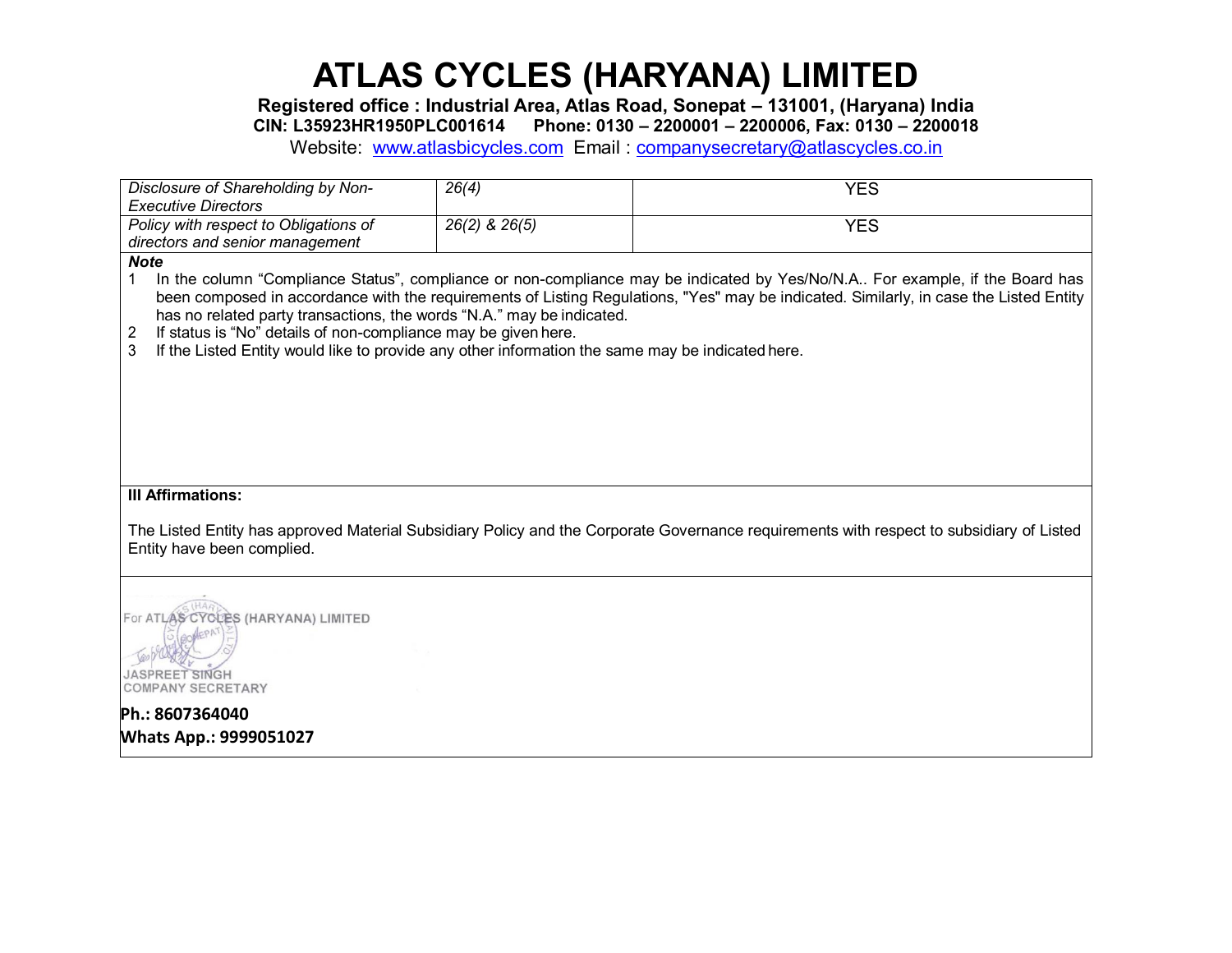**Registered office : Industrial Area, Atlas Road, Sonepat – 131001, (Haryana) India CIN: L35923HR1950PLC001614 Phone: 0130 – 2200001 – 2200006, Fax: 0130 – 2200018**

Website: [www.atlasbicycles.com](http://www.atlasbicycles.com/) Email : [companysecretary@atlascycles.co.in](mailto:companysecretary@atlascycles.co.in)

#### **ANNEXURE III**

#### **Format to be submitted by listed entity at the end of 6 months after end of financial year along-with second quarter report of next financial year**

| <b>Affirmations</b>                                                                                                                                                                                 |                                         |                                                           |
|-----------------------------------------------------------------------------------------------------------------------------------------------------------------------------------------------------|-----------------------------------------|-----------------------------------------------------------|
| <b>Broad heading</b>                                                                                                                                                                                | <b>Regulation Number</b>                | Compliance status (Yes/No/NA) <sup>refer note below</sup> |
| Copy of the annual report<br>including balance sheet,<br>profit and loss account,<br>directors report, corporate<br>governance report,<br>business responsibility<br>report displayed on<br>website | 46(2)                                   | <b>YES</b>                                                |
| Presence of Chairperson<br>of Audit Committee at the<br><b>Annual General Meeting</b>                                                                                                               | 18(1)(d)                                | <b>YES</b>                                                |
| Presence of Chairperson<br>of the nomination and<br>remuneration committee<br>at the annual general<br>meeting                                                                                      | 19(3)                                   | <b>YES</b>                                                |
| <b>Whether "Corporate</b><br>Governance Report"<br>disclosed in Annual<br>Report                                                                                                                    | 34(3) read with para C<br>of Schedule V | <b>YES</b>                                                |